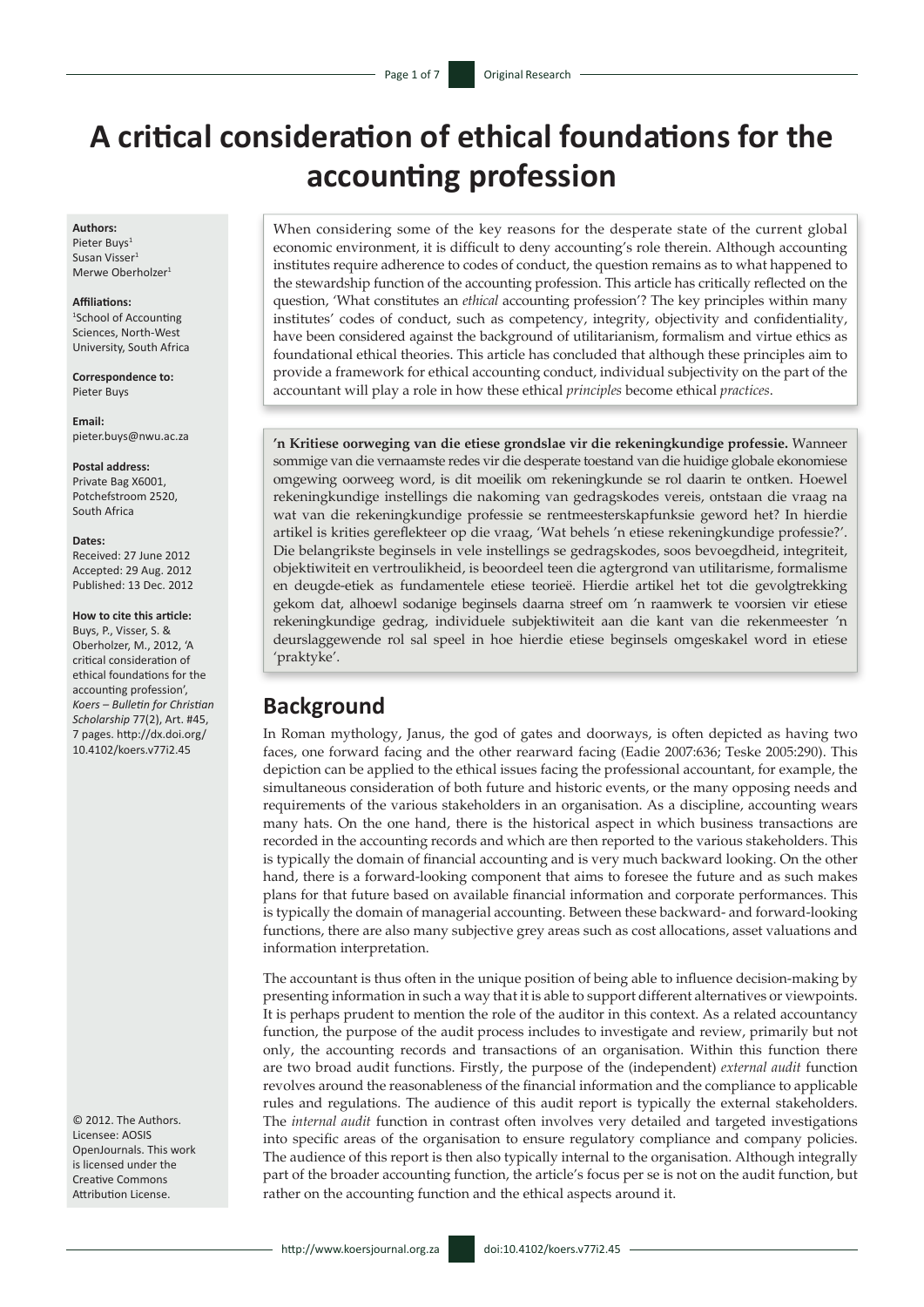In the light of the technical focus of accounting education, training and practice, ethics is often not an area that stands out as part of the core technical skills of an accountant. However, considering the world's current financial woes and its link to the sub-prime crisis (Richards 2008), recent corporate failures such as Enron in the United States of America (USA) and Parmalat in Italy (Buys 2008:499), or even Fidentia in South Africa (Van Romburgh 2008:1), and accounting's role therein, one can not but wonder what happened to the noble stewardship role of the accounting profession. The reader must be mindful that blame for cases such as those mentioned should not be placed at the feet of accounting, but is rather caused by the manipulation and selective disclosures of accounting information.

We do not infer that the profession is at fault, but rather that the (mis-)use of accounting skills has provided the vehicle in which to perpetrate the actions resulting in these cases. It seems as if Dante's deadly sin of avarice (or greed) is running amok in modern society and accounting is providing the vehicle to perpetrate this sin. Avarice, which turns people away from God by creating a preoccupation with the acquisition of material possessions, is commonly defined as the excessive love of money (Webster's Dictionary and Thesaurus 2006:26; Hole & Hawker 2004:32) and is often manifested in miserliness and unethical business practices. Many accountants may not consciously link their actions to ethical norms and in the case of a dispute they will probably attempt to resolve such disputes by some form of legal action. Ethics, however, is considered a person's moral duty to society and a broader concept than only that which is required by law (Gellerman 2003:51; Rossouw 2002:412). Notwithstanding differing interpretations of ethics, they are all based on the same principle: that each person in the group or society carries some responsibility for the well-being of others in the group.

Although ethics is often considered as having evolved out of the philosophy of human behaviour, Nash (2003:22) states that business professionals and philosophers have different approaches to ethical issues. Given the realities of the modern business environment and its constant claim on the available resources, intangible and paradoxical ethical philosophies may often not be considered part of the decision-making framework, for example, when manipulating company earnings under pressure from shareholders by 'creative accounting' practices (Vranceanu 2005:100).

# **Problem statement and method**

Following from the above, this article aims to reflect on a crucial concept in the practice of accounting, namely *ethical* accounting behaviour. Set against the backdrop of the tumultuous state of the current global financial world and the many efforts to make some sense and clarity of it, the primary question under consideration in this article can be formulated as follows, 'What are some of the key ethical considerations in accounting and to what extent does it impact the accounting profession'?

This article is based on a literature study research method and utilises a three-step approach in critically reflecting on ethical

aspects in the accounting profession. To set the background for the discussion, the article firstly highlights utilitarianism, formalism and virtue ethics as key streams of ethical theory. Secondly, it considers fundamental accounting conduct aspects in ensuring ethical accounting behaviour. Finally, it reflects on the effectiveness of these fundamental principles in ensuring ethical accounting behaviour.

# **Ethical theory**

Business ethics, according to the Institute of Directors in Southern Africa (IDSA) (2009:51), refers to the ethical values that determine the interaction between a company and its stakeholders. Sellers and Arrigo (2009:451−461) as well as Shao, Aquino and Freeman (2008:530) identified the following two discernable and basic ethical approaches in the literature, namely, (1) formalism and (2) consequentialism. Kraut (2012) and Hursthouse (2012), however, identify virtue ethics as a further approach to ethical philosophy and as one of the three major approaches in normative ethics, the other two being deontology (or formalism) and consequentialism. In respect of the latter approach, it assumes only one basic duty, namely, to do whatever has the best consequences, and includes approaches such as ethical egoism, contractualism and utilitarianism. According to Regis (1980), ethical egoism may be defined as a prescriptive doctrine that all persons ought to act from their own self-interest, which as a philosophical interest has received prominence second only to utilitarianism. Contractualism as a method of moral reasoning departs from a viewpoint that morality is based on agreement (or social contract) and that decisions are justifiable only to the extent to which they are coherent between moral agents (Ashford & Mulgan 2009). Finally, the essence of utilitarianism is found in striving to attain the benefit for every person affected by a particular situation (Tidmarsh 2009:1144).

Within the context of the accounting profession, three of the above approaches may be specifically applicable. On the one hand, the profession is often seen as having a stewardship role and as such should strive towards the safeguarding of the interests of all stakeholders (i.e. a utilitarian perspective). There are also the many laws and regulations that are applicable in accounting. As such, professional accountants operate very much in a formalistic environment. Finally, accounting is practised by human beings each of whom has a unique personality, character traits, virtues and vices. Thus, for the purposes of this article the concepts of utilitarianism, formalism and virtue ethics are briefly considered.

### **Utilitarianism**

Utilitarianism is, according to Sellers and Arrigo (2009:452), a unique form of consequentialism in the sense of it being altruistic and fostering the principle of utility. Livingstone (2008:730) defines the term utility as the state of being useful, to which Hole and Hawker (2004:614) also add the state of being profitable. Leading on from utility, utilitarianism is therefore the belief that the overall guiding principle of behaviour should aim to achieve the greatest happiness for the majority (Sellers & Arrigo 2009:452; Hole & Hawker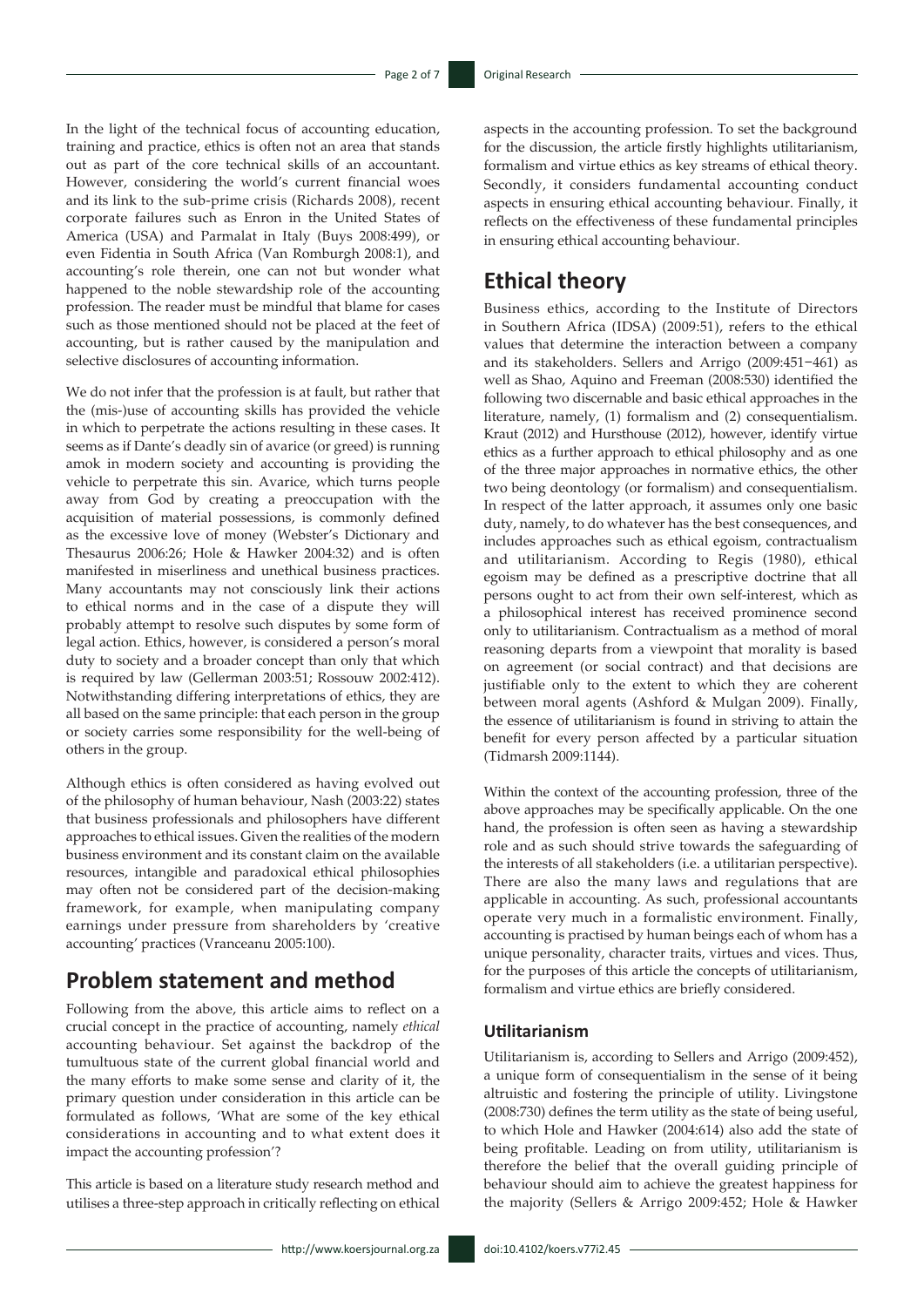2004:614). Although Tidmarsh (2009:1144−1145) considers utilitarianism (alongside ethical egoism) as a controversial ethical theory, he is in general agreement by stating that utilitarianism is a consequentialist theory that argues that people should act in such a manner that the utility for everybody concerned is maximised.

Based upon the aforementioned, it seems as if the concept of utilitarianism can therefore be defined as the ethical theory that finds the basis of moral distinctions in the utility of actions, which must result in the ability to find happiness for the majority. However, specifically within an accounting context, there are certain drawbacks to this approach, including the possibility of the exploitation of minority stakeholders' interests in favour of those of the majority stakeholders.

### **Formalism**

Whereas utilitarianism is concerned with consequences and the benefit for the majority, formalism is defined as an excessive concern with rules and outward form (Hole & Hawker 2004:221). It is also seen as a strict observance of form or conventional usage (Webster's Dictionary and Thesaurus 2006:149). The concept of formalism can therefore be seen as the strict observance of form or the adherence to rules and regulations. Jialiang (2008:56), however, provides a slightly different perspective by stating that the actual operation of such rules and laws is often based on the logic of pragmatism under the guise of formalism. When considering the foregoing within an accounting context, the promulgated accounting regulations, standards and principles would therefore only be considered ethical if all stakeholders, without qualification, would interpret and apply such regulations, standards and principles in a similar fashion, given the specifics of a particular scenario.

A key advantage of formalism is the collective logic on which it bases the guidelines for acceptable behaviour. Unfortunately, rules can often become very cumbersome and complex. Further disadvantages may also include its dogmatic perspective, in which over reliance may be placed on a specific rule or when a specific rule is used as a screen to hide behind.

### **Virtue ethics**

In contrast to utilitarianism, which considers consequences, and formalism, which emphasises rules and duties, *virtue ethics* emphasise the moral character of the individual (Hursthouse 2012). This approach considers virtues to be central to a well-lived life and regards the ethical virtues, such as justice, courage and temperance as complex rational, emotional and social skills (Kraut 2012). From this encompassing concept, both Kraut (2012) and Hursthouse (2012) derive three more specific concepts, namely (1) *arête* [excellence or virtue], which is a character trait or disposition that is well entrenched in its possessor, (2) *phronesis* [practical or moral wisdom], which cannot be acquired solely by learning rules, but acquired through deliberate practice, that is, deliberative and (3) *eudaimoni* [happiness or flourishing].

Thus, in the context of this article, this classification of ethics argues that the accountant's identity drives his or her behaviour, and that character often trumps rules and/ or the penalties or benefits of consequences. According to Hursthouse (2012), the complaint is that virtue ethics does not produce *codifiable principles*, and as such it is unable to provide guidance in actions. In a Christian context, however, we do have such *codifiable principles* in the example of Christ and the guidance of the Bible.

## **Ethical conduct and the accountant**

The Code of Governance Principles for South Africa 2009 (known as King III) lists integrity, respect, truthfulness, responsibility, accountability, fairness, transparency and loyalty as examples of ethical values (IDSA 2009:52). According to Ernst & Young (2009:ii), King III attempts to move towards a more principle-based approach in corporate governance. Ethical behaviour, within the context of corporate social responsibility, becomes the responsibility of The Board of Directors (hereafter 'the Board') (Serratta, Bendixen & Sutherland 2009). The Board should therefore ensure that management cultivates a culture of ethical conduct through (1) the creation of an ethics risk profile and the establishment of a code of conduct, (2) through the integration of ethics into all company practices, procedures, policies and conduct and (3) through the assessment, monitoring, reporting and disclosure of the company's ethics performance (Ernst & Young 2009:1; IDSA 2009:20−21).

More specific to the accounting function, the accounting profession's stewardship role makes it crucial to maintain high standards of ethical conduct. A code of ethical conduct is so important that it is often set as a prerequisite for the recognition of accounting as a professional vocation. As mentioned earlier, there are two basic professional streams in accounting, namely financial accounting (which can be seen as considering historic events) and management accounting (which can be seen as considering future events). In this article's consideration of ethical considerations in the accounting profession, the financial accounting discipline is represented by:

- the American Institute of Certified Public Accountants' (AICPA) Code of Professional Conduct
- the Institute of Chartered Accountants in England and Wales' (ICAEW) Code of Ethics
- the South African Institute of Chartered Accountants' (SAICA), Code of Professional Conduct.

From the perspective of management accounting, the discipline is represented by:

- the US-based Institute of Management Accountants' (IMA) Statement on Ethical Professional Practice
- the UK-based Chartered Institute of Management Accountants' (CIMA) Code of Ethics for Professional Accountants.

From the above institutes' codes of conduct, four fundamental principles are identified as typical in promoting the objectives of an 'ethical' accounting profession. These are professional competency, integrity, objectivity and confidentiality. More consideration is now given to each concept.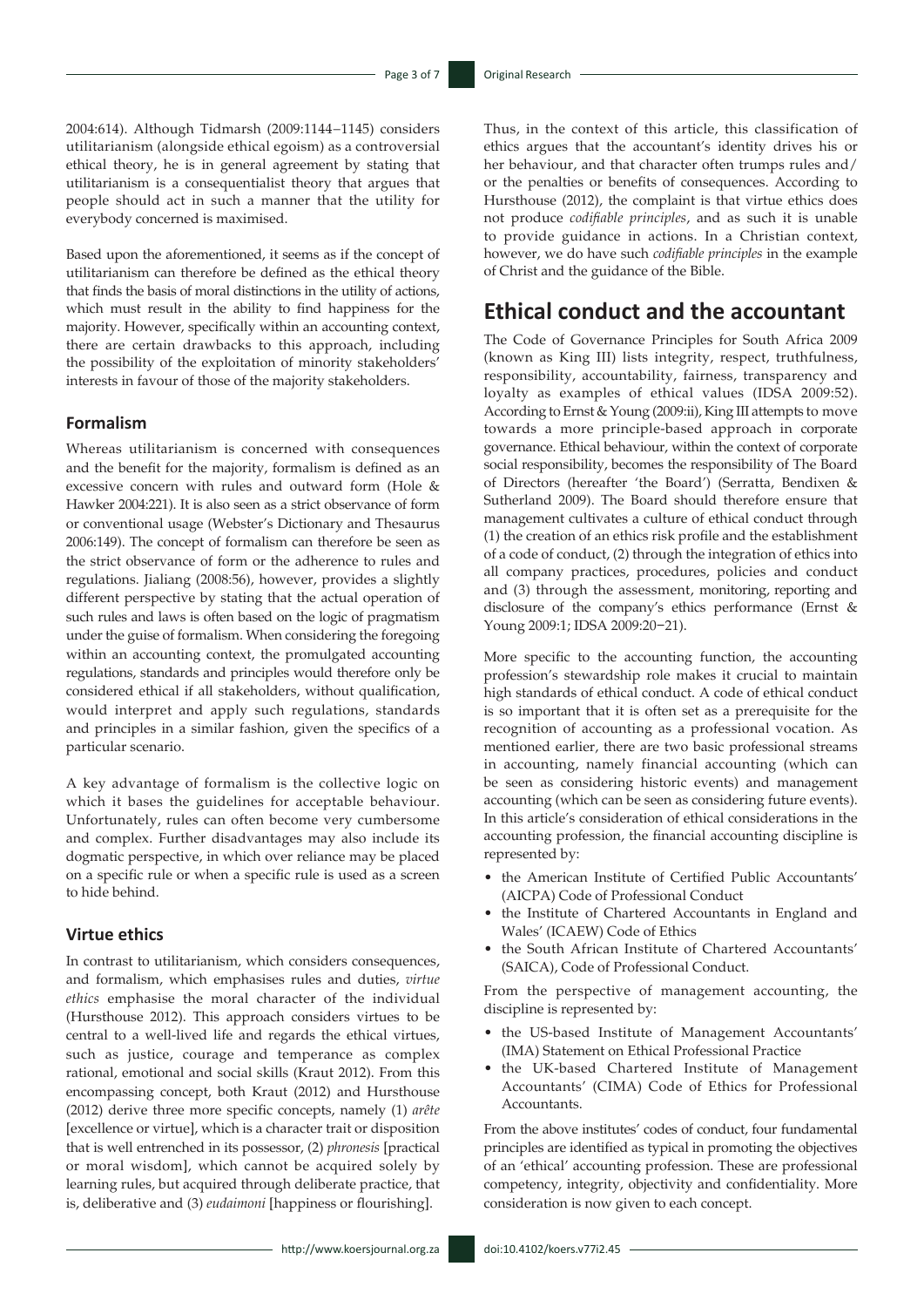### **Professional competency**

In order to get some clarity on this concept, one needs to consider the literal meaning of the phrase 'professional competency'. According to Livingstone (2008:519), and Hole and Hawker (2004:440), the term 'professional' refers to (1) being competent or skilful and (2) belonging to a profession. The Webster's Dictionary and Thesaurus (2006:296) takes the definition somewhat further by stating that the term professional means to conform to the technical or ethical standards of a profession. As the supplemental term to this concept, 'competent' (including 'competence') is defined by Livingstone (2008:131) and Hole and Hawker (2004:108) as having the necessary skill or knowledge, whilst the Webster's Dictionary and Thesaurus (2006:77) refers to the word 'competency' as sufficiency or capability.

In respect of the accounting institutes' perceptions, the CIMA (2009:7), the ICAEW (2009:165–166), the AICPA (2008:ET Section 56, Article V) and the SAICA (2006:5) state that the principles of professional competence and due care impose on accountants the requirement to maintain their professional knowledge and skill at acceptable levels and to act in accordance with the applicable technical skills and professional standards. The IMA (2005:1) is in agreement with this statement, but also adds the requirement for management accountants to provide decision support information that is accurate, clear, concise and timely, as well as to communicate any limitations or constraints that might hinder the accountant in successfully completing an assignment.

Within the broader context of the accounting profession, the concept of professional competency is therefore taken as referring to the accountant's ability to obtain and maintain acceptable levels of accounting-related capabilities. This can be achieved by:

- continuously developing their personal competencies and knowledge
- executing their responsibilities in line with relevant laws and regulations
- issuing reports and recommendations only once they have personally completed the assignment.

#### **Integrity**

According to Livingstone (2008:355), the term 'integrity' means honesty, and provides synonyms thereof as rectitude, virtue, probity, principle, morality, honour and decency. Hole and Hawker (2004:292) provide a more specific definition by stating that integrity is a quality of being honest and fair.

Within a more accounting-specific context, integrity is an element of character fundamental to professional recognition (AICPA 2008. ET Section 54, Article III). The principle of integrity also imposes an obligation on the accountant to be straightforward and honest in all professional relationships (CIMA 2009:6; ICAEW 2009:165; SAICA 2006:5; IMA 2005:1/2), which then also implies fair dealings and truthfulness and even abstaining from accepting engagements that might be seen as discrediting the profession.

Thus, considering the above, the concept of integrity within an accounting context may be defined as honesty and sincerity in the daily application and practice of accounting skills. An accountant with integrity will therefore not be dishonest and would not get involved in the falsification of information. The characteristics of integrity become a reality in the concepts of full disclosure of relevant financial information. The accountant with integrity will therefore:

- avoid situations of possible conflict and inform all stakeholders should a conflict situation become reality
- not undertake appointments that may make it difficult to maintain integrity in an ethical manner
- not accept gifts or favours that may create the impression of influencing their responsibilities
- refrain from subverting the attainment of the organisation's legitimate and ethical objectives.

#### **Objectivity**

Both Livingstone (2008:450) and Hole and Hawker (2004:379) define the term 'objectivity' as (1) not being influenced by personal feelings or opinions or (2) even having an actual existence outside the mind. The Webster's Dictionary and Thesaurus (2006:253) confirms the foregoing by defining objectivity as something, or someone, which is detached or impartial.

The principle of objectivity in the accounting institutes' perspective imposes the obligation not to compromise professional judgement because of bias, conflict of interest or the undue influence of others (CIMA 2009:7; IACEW 2009:160; SAICA 2006:5). The IMA (2005:2) considers objectivity as part of their overall credibility principle, which requires, *inter alia*, the fair and objective communication of all information that could reasonably be expected to influence the intended user's understanding of the reports, analyses or recommendations. The AICPA (2008:ET Section 55, Article IV) further states that independence precludes relationships that may even only *appear* to impair a member's objectivity in rendering attestation services.

The concept of objectivity can be defined as when an accountant is actually independent and unbiased, as well as being perceived as independent and unbiased, when it comes to business facts and the situation at hand, whether from a personal perspective or from being influenced by others. When facing ethical questions, it is necessary for the accountant to consider other stakeholders' feelings and motives. The accountant therefore has the responsibility to:

- communicate all information honestly and objectively
- disclose all relevant information that can be expected to influence the end-user's decisions.

Although a management accountant is typically employed by a company and is not independent in the same sense as an external accountant and auditor, the management accountant should also be able to distance himself or herself from a conflict situation in order to consider all the relevant aspects objectively.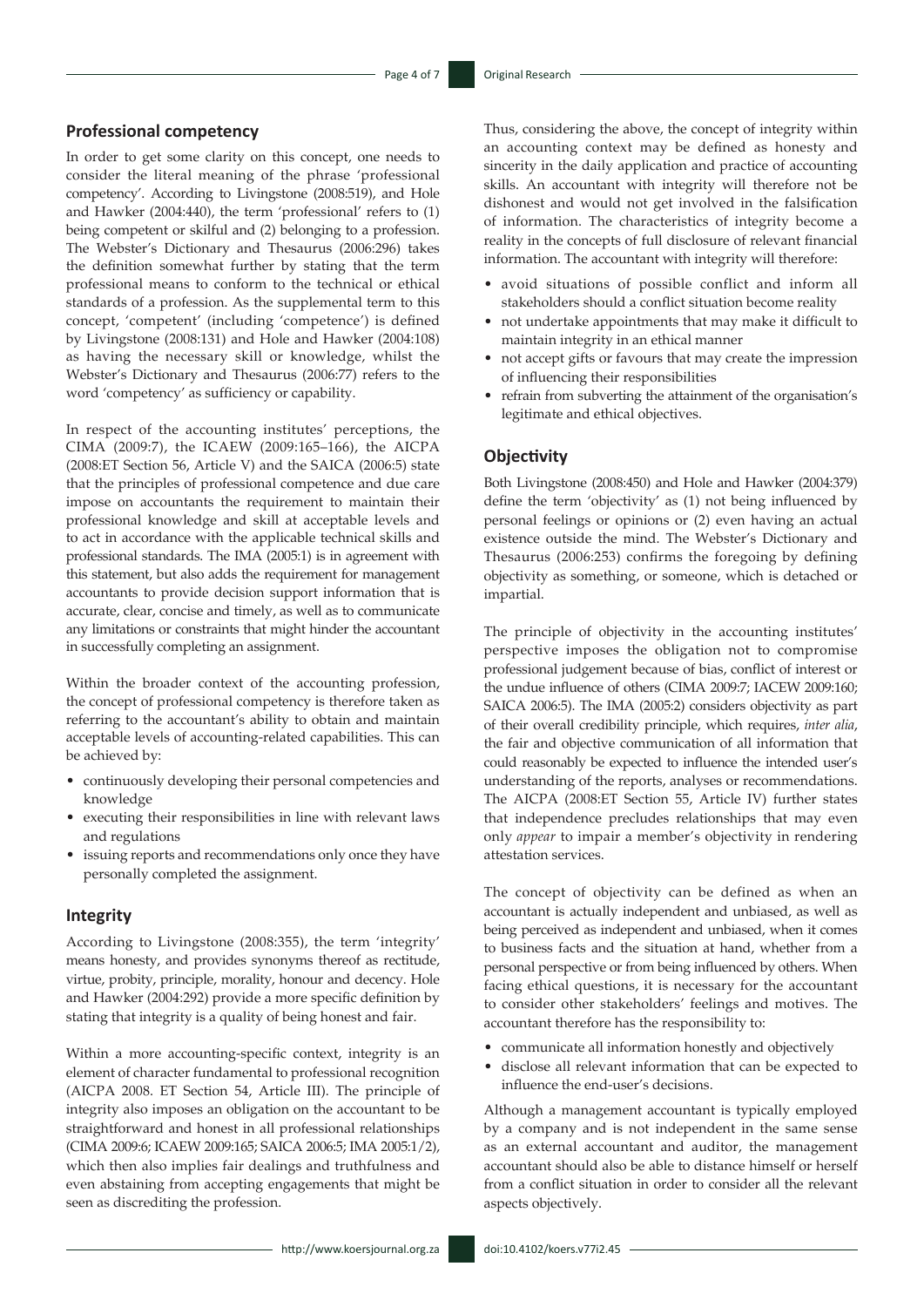### **Confidentiality**

The term 'confidential' means that something has to be kept secret or classified and off-the-record (Livingstone 2008:137; Hole & Hawker 2004:172). The Webster's Dictionary and Thesaurus (2006:79) states that when something is confidential it has been entrusted with secrecy.

The principle of confidentiality imposes an obligation on accountants to refrain from disclosing any confidential information obtained as a result of professional relationships, or to use such information for personal or another third party's benefit (CIMA 2009:8; ICAEW 2009: 166,167; SAICA 2006:5). The IMA (2005:1) adds the further requirement of informing all relevant parties regarding the appropriate use of confidential information.

Thus, confidentiality within an accounting context means that the accountant will not use information obtained during the fulfilment of any professional duties for personal gain and should therefore not:

- disclose confidential information obtained during the course of professional duties, except when required by law
- fail to inform subordinates of the confidential nature of the information and ensure confidentiality is maintained
- use, or pretend to use, any confidential information to gain some unfair or *unethical* benefit.

Considering that the confidentiality principle binds the accountant to not disclose client or employer information, cases of ethical conflict found within the client or employer environment should initially be handled based on such a client's corporate procedures to resolve the conflict (ICAEW 2009:166,167; CIMA 2009:8). If this should prove to be insufficient, the institutes' guidelines suggest seeking counselling and advice on a confidential basis with an independent advisor or the applicable professional accounting institute to obtain an understanding of the possible courses of action. However, this may be seen as exceptions to the confidentiality rule. The accountant should therefore use proper judgement even when approaching an independent person.

# **Discussion**

When considering the question of what an ethical accounting profession entails, a key aspect that comes to mind is the concept of *professional behaviour* and what such behaviour constitutes. Within the context of the accounting profession, it is the manner in which an accountant, as a dedicated professional, would conduct and express himself or herself in his or her chosen vocation. In the above sections, four principles that should guide an ethically-focused accountant in his or her behaviour have been identified as those that key accounting institutes consider as fundamental to their codes of ethical conduct. However, seen in the light of the recent global corporate failures and scandals, one cannot but wonder whether these so-called codes of ethical conduct are sufficient to prevent such scandals. Consequently, a reflection on these principles might be in order.

Firstly, in terms of professional competence, all five of the accounting institutes considered in this article requires their members to pass very stringent and multiple professional exams covering core accounting-related subjects (NASBA 2010; ICAEW 2010a; SAICA 2009; IMA 2009a; CIMA 2009). Furthermore, these institutes also require their members to comply with periodic continuous professional educational requirements in some form or another (AICPA 2009; ICAEW 2010b; SAICA 2008; IMA 2009b; CIMA 2010). It is also likely that most other accounting institutes in the world would have similar examinations and continuous professional educational requirements in order to obtain and maintain membership. It is thus unlikely that *incompetence* on the part of the accounting professional is a key contributing factor to the current woeful global economic environment.

Secondly, integrity is perhaps the only principle of the identified four fundamental principles that reflects directly on the nature of the human being, which within this article's context is that of the accounting professional. It is, perhaps, also the closest link to virtue ethics as a reflection on personal character. It speaks of the *essence* of the person and it may be quite likely that integrity (or rather a lack thereof) is a major contributing factor in perpetrating fraudulent activities that might result in the scale of corporate failures referred to earlier. The constantly increasing secularisation of society may be a key factor in limiting the influences of family, church and religion, and even education, in shaping *moral* individuals (Andrews 2003:69–70). This modern secular society's focus on immediate self-gratification should be of concern to all of humanity. In such individualistic-centred cultures, everyone is expected to look after himself or herself and his or her immediate family (Hofstede 1983:77). There is therefore a definite risk that the stewardship principle, including the responsible use of natural and other resources, may be diminished. Earlier it has been highlighted that utilitarianism aims to seek the greatest happiness for the majority, yet humankind's natural inbred avarice merely leads to ophelimity (or pure economic satisfaction) and self-gratification.

Thirdly, the ability of an individual to be truly objective under all circumstances may be a further point of concern. According to Andrews (2003:73−75), human character becomes decisive in instances where there are no absolute choices. *Objectivity* was seen as the ability to be unbiased and not influenced by personal feelings, which might be easier to comply with in a formalistic environment clearly governed by rules and regulations. However, when the stakes are high and an overload of accounting rules might make it difficult to distinguish between what is right and wrong, the accountant's objectivity might come under pressure from two sides. Firstly, personal circumstances (at home or at work) might blur the distinction between what is right (objectivity) and what is wrong (subjectivity). Secondly, superiors might also exert pressure on junior staff members, which might also blur the line between objectivity and subjectivity. In both these instances, the accountant's ability to apply the *objectivity principle* comes down to the individual's integrity.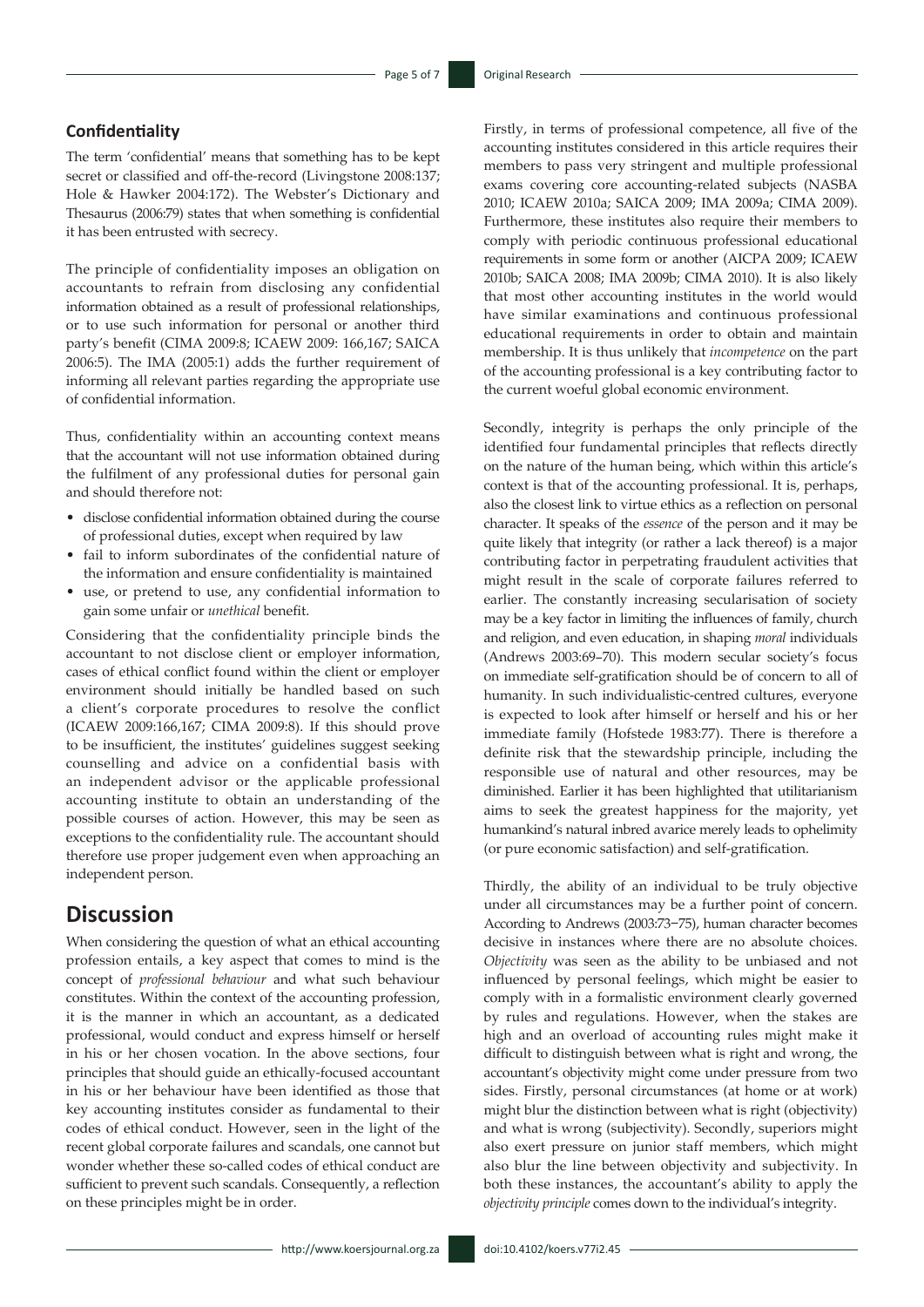Finally, when considering the Webster's Dictionary and Thesaurus' (2006:79) definition of confidentiality, this final fundamental principle can be linked to secrecy. At first glance, this might seem to be a good thing and may not be seen as being a contributing factor to the current sorry state of affairs as far as the financial world is concerned. However, transparency*,* which stands in direct contrast to secrecy, is, according to the IDSA (2009:52), also an example of an ethical value. Within the context of ethical accounting behaviour, secrecy should therefore not be seen in the same light as confidentiality. It can be argued that secrecy implies the hiding of facts from becoming known and as such has a sinister motive behind it. *Confidentiality*, however, does not have sinister motives, but rather aims to protect the competitive information of an organisation in order to ensure that such an organisation remains sustainable.

Furthermore, confidentiality also implies not using confidential information for personal gain. The question is, however, whether this is actually achievable? As a skilled professional in the service of a business organisation, the accountant will inevitably at some stage gain access to sensitive or inside information that might, for example, be used for beneficial investment opportunities. In such circumstances, it will take a person with strong character to withstand the temptation to breach the confidentiality principle. An accountant might justify unethical actions by thinking 'nobody will get hurt' or 'this is only a small financial gain'. However, greed is greed and unethical behaviour remains unethical and there are no degrees of greed or unethical behaviour. Again, the ability to maintain this fundamental principle comes down to the individual's integrity.

Bringing all the above together, it is unlikely that professional incompetence should be a major area of concern in large-scale ethical (and corporate) failures. Considering the education and training requirements of the professional accountant, combined with the continuous professional development requirements as mentioned earlier, most professional accountants should be competent in practising their vocation. The principles of objectivity and confidentiality, however, were seen as potential contributing factors to failures in the fundamental principle of integrity. Considering the above, it may be argued that failures in human integrity are very often to blame in corporate and financial scandals.

According to the IDSA (2009:52), ethical values translate into behavioural directives (or standards and guidelines) as well as behavioural commitments (or principles). Ethical accounting conduct, which includes the professional accounting institutes' codes of conduct, can therefore be seen as embracing both extremes in ethical theory, as discussed earlier. On the one hand, there is the formalistic aspect (or the behavioural directives) that is embodied in the specific rules of the conduct codes. The accountant should be cognisant of the requirements of these codes and adhere to them as if such codes have 'legal' stature. On the other hand, there is the

utilitarianism aspect (or the behavioural commitments) that is embodied in the *spirit* of the conduct codes. When referring to the spirit of the conduct codes, the accountant should not be so narrow-minded as to always follow 'the letter of the law', especially in attempts to conceal or find loop-holes to justify unethical behaviour.

# **Conclusion and recommendation**

The perceptions of top management's ethical approach are important in setting an example for what is acceptable behaviour (Ernst & Young 2009:9) and the organisational leadership should be based on an ethical foundation (Ernst & Young 2009:1; IDSA 2009:19). Notwithstanding this, the question remains as to whether adding more rules, regulations and governance codes to existing codes will bring additional sureties in enhancing ethical behaviour. The answer to this question is that in all probability it will not. One could become fatalistic and merely throw one's arms in the air and state that all is lost. There are just too many greedy people in the world with no ethical morals and the desire for self-enrichment is just too great. However, the bigger failure would be not to try and curb the tide of growing greed and unethical behaviour, especially in the accounting profession. The accounting institutes' codes of professional conduct, such as those discussed earlier, are a good starting point, but it should not merely remain there.

Professional behaviour requires that the accountant refrains from any actions that may place the profession in a bad light (CIMA 2009:9; ICAEW 2009:170; SAICA 2006:6). However, professional behaviour is more than just about the image of the accounting profession. It is also about the image of the accountant regarding his or her employer and/or client. Based on the above discussion, principles such as fairness, responsibility and transparency (IDSA 2009:9), as well as balance and consideration towards others, are crucial to ethical accounting behaviour. Although an accounting institute's ethical code of conduct aims to meet these principles, one should always remember that no code will address all possible ethical conflicts that an accountant might encounter. The ultimate aim of an institute's codes of conduct is to provide a framework for ethical behaviour and it is important for an accountant to operate within this framework. Although the accountant's interpretation of this framework is often formed through personal experience and training, there are certain principles that the 'ethical accountant' should strive for:

- Avoid small ethical failures. Although it may initially seem unimportant, there is a possibility of exploitation later on by unscrupulous individuals.
- Focus on the long-term reputation. Accountants should try and ignore short-term pressures and focus on his or her long-term reputation.
- Be prepared to face personal consequences. The ethical accountant may face two choices: to let go of ethical standards and obtain certain benefits or be ignored when promotional opportunities arise.